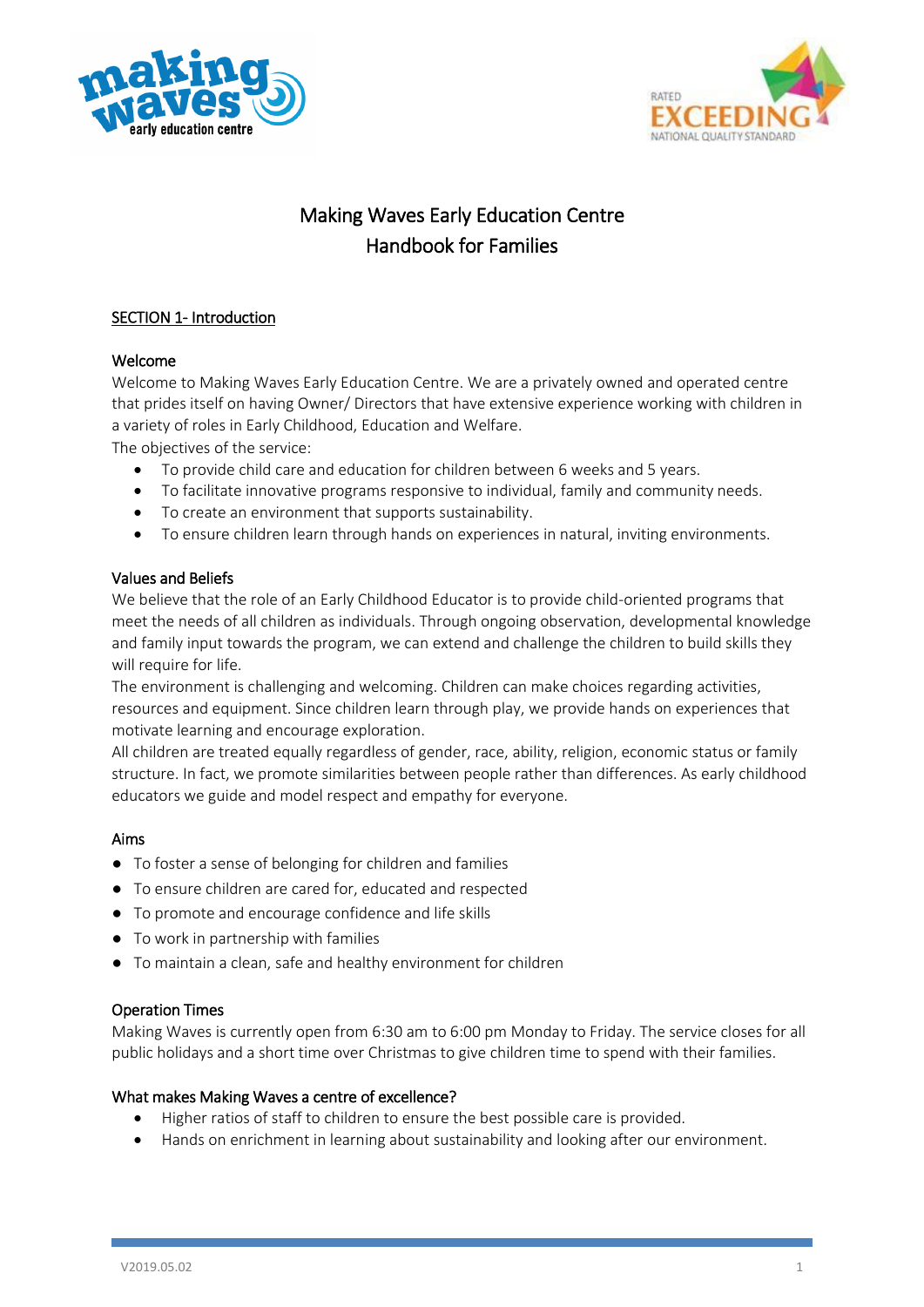## SECTION 2 – Fees and Administration

## Fee's

Fees are paid weekly and are paid through our direct debit system. Fees are taken from your account every Thursday afternoon for the present week. There is a \$0.75 processing fee which is added on to fees weekly for the direct debit service from iPay.

If you have insufficient funds in your account on the agreed date you will incur a \$2.75 dishonor fee that is issued by iPay. You will also be responsible for any of your own bank dishonor fees.

## Bond

A bond payment is payable prior to commencement and is charged at one week's full fees. The bond payment is a security deposit for a position within Making Waves. This amount is used as a credit onto your account at the end of the enrolment. We understand that this can be a large amount for full time children, so we are happy to discuss a payment plan with you.

#### Approved and Allowable Absences

Fees are payable for every day that your child is enrolled, including all absences. Government regulation states that children can have up to 42 allowable absences that will be rebated. For more information call 132 650.

## Public Holidays

In accordance with NSW Industrial Relations Law, care must be paid for on public holidays as staff wages are paid on these days. We do however offer make up days for children that are enrolled on public holidays. Book your make up day by emailing 'admin@makingwaveschildcare.com.au'

#### Short Visit

Once you have enrolled with the service, we welcome you for a "playdate". This is a time where you can attend the service with your child prior to your start date. This time allows you and your child to become familiar with the environment and may assist with separation anxiety. While visits are encouraged, they are not compulsory.

The first few weeks is a settling-in time for new children in care and some tears are to be expected. For some families this will be the first time you have accessed child care outside of the family.

Making us aware of difficulties helps to avoid anxiety for first time parents who may not have experienced leaving their child for extended periods of time. Visiting the centre in the lead up to enrolment is a great way to familiarise your child with their new environment and for staff and families to get to know each other.

Open communication is vital to the success of our relationship. Please feel free to call at any time throughout the day if you have any questions or if you just want to check how your child is faring.

#### Casual Days

We book children in for casual days where places are available in an age-appropriate room. Please contact the service by emailing 'admin@makingwaveschildcare.com.au' or calling 02 4044 3135. Please be aware places may not always be available.

If you know you will be absent, prior notice is always appreciated as it assists us in placing children for an extra day.

#### Changing Days or Withdrawal

Two weeks (14 days) written notice is required when changing days or withdrawing your child from care e.g. if you email us on Tuesday 4<sup>th</sup> then Tuesday 18<sup>th</sup> will be your last day of enrolment. Please note that your CCS rebate will not be paid by Centrelink for absence on the last day or any absences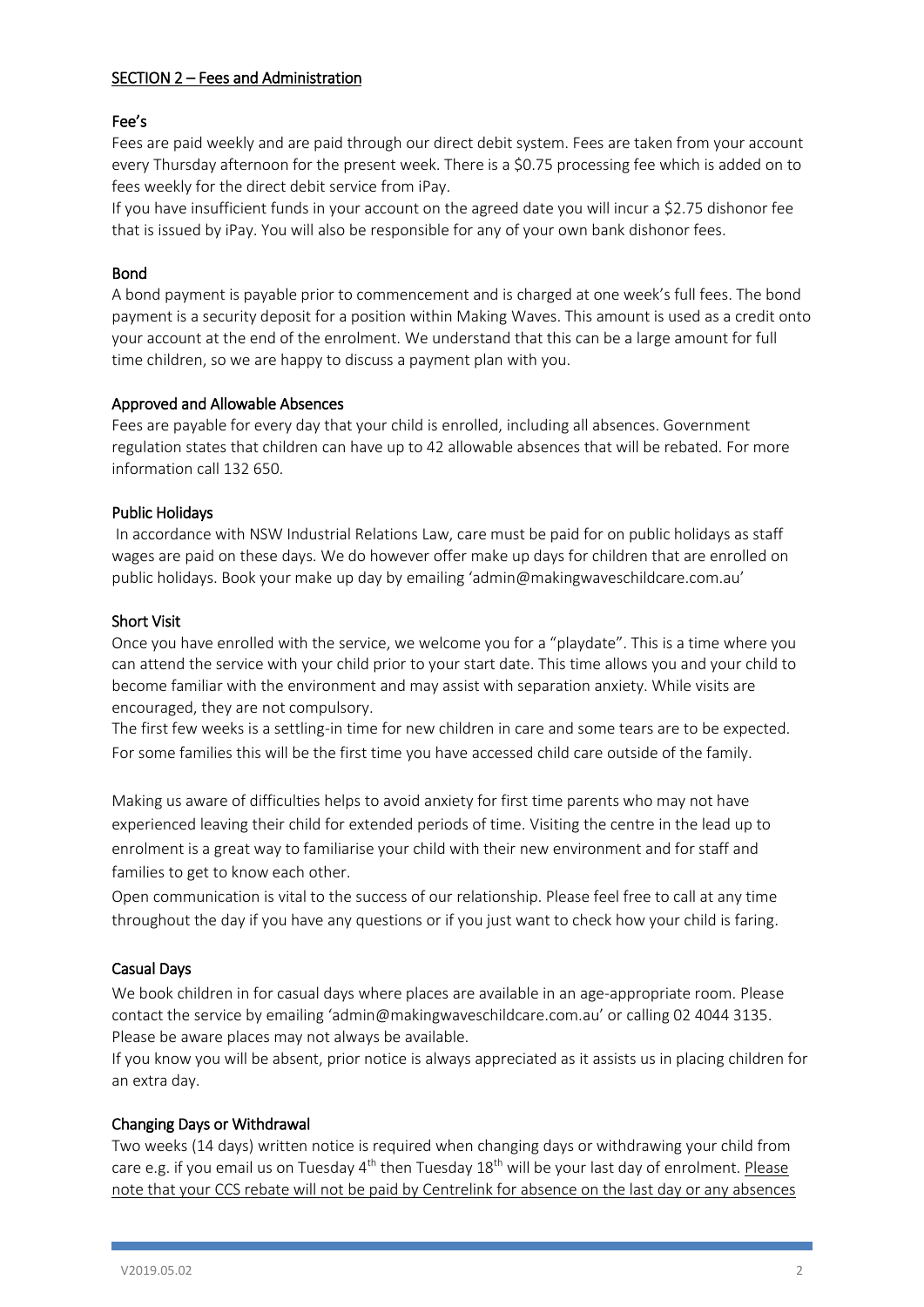on continuous enrolled days preceding the last day. This means you will be liable for the entire day/s fees. If, as an example, you choose not to attend during your two-week notification period you would be liable for the entire fortnight's fees for every enrolled day during that two-week period. To ensure this Centrelink regulation does not cause you any unexpected financial burden always ensure your child attends on their last enrolled day as confirmed by Making Waves EEC.

## Custody Arrangements

Certified copies of any court orders regarding custody and access arrangements must be provided to the service. We cannot support a request to deny access to a parent without specific current court orders in place.

## Late Collections

If you are going to be late collecting your child, you should contact the service immediately. Fees are charged for late collection at \$45 per fifteen minutes or part thereof so arranging an authorized nominee to collect your child should be your priority.

## SECTION 3 – Operational Procedures

## Arrival and Departure

Please ensure that when you arrive and depart, you sign in and out using the iPad located in the foyer. On arrival please place your child's belongings in their room. Our morning and afternoon routines often reflect the current weather conditions. We family group in the morning and afternoon and determine if this will be indoors or outdoors as best suits the children's needs. An approved person (person over 18 years and nominated on your enrollment form) is permitted to collect and sign your child out of the service. We will only allow children to leave the service with adults listed on the enrolment form. Please inform us in writing if a new adult is collecting your child. If adverse circumstances prevent you from informing us of a variation to who is picking up in writing, please phone the service as soon as possible.

#### First Day

All children react differently on their first day of care. Staff will encourage your child to begin an activity. It is your choice to stay for a short time or say your goodbyes. We strongly encourage all parents to ensure they say a clear 'goodbye'. This helps your child feel safe and secure in the knowledge that it is ok to feel sad when saying goodbye, but you will ALWAYS come back to pick them up later. Please resist the urge to sneak away when your child is happily engaged in an activity. This can lead a child to feel fearful when they lose sight of their parents and lead to feelings of distrust towards your child's care givers. Often a tearful goodbye does not last long and we encourage you to call the service as often as needed during this settling in time.

#### Things to Remember

A new environment can be an overwhelming experience for a child. However, he/she will also be developing independence, building peer relationships and developing trust and security outside the home environment. Our educators are skilled at recognising what is appropriate in relation to separation anxiety while transitioning into a new care environment. We will always call if we believe that your child is showing signs of becoming excessively distressed. You can help by:

- Visiting the service prior to your start date
- Ensuring that your child is used to wearing a hat
- Spending some time in the service with your child on the first day
- Saying goodbye clearly and with confidence when the time comes
- Phoning during the day to see how your child has settled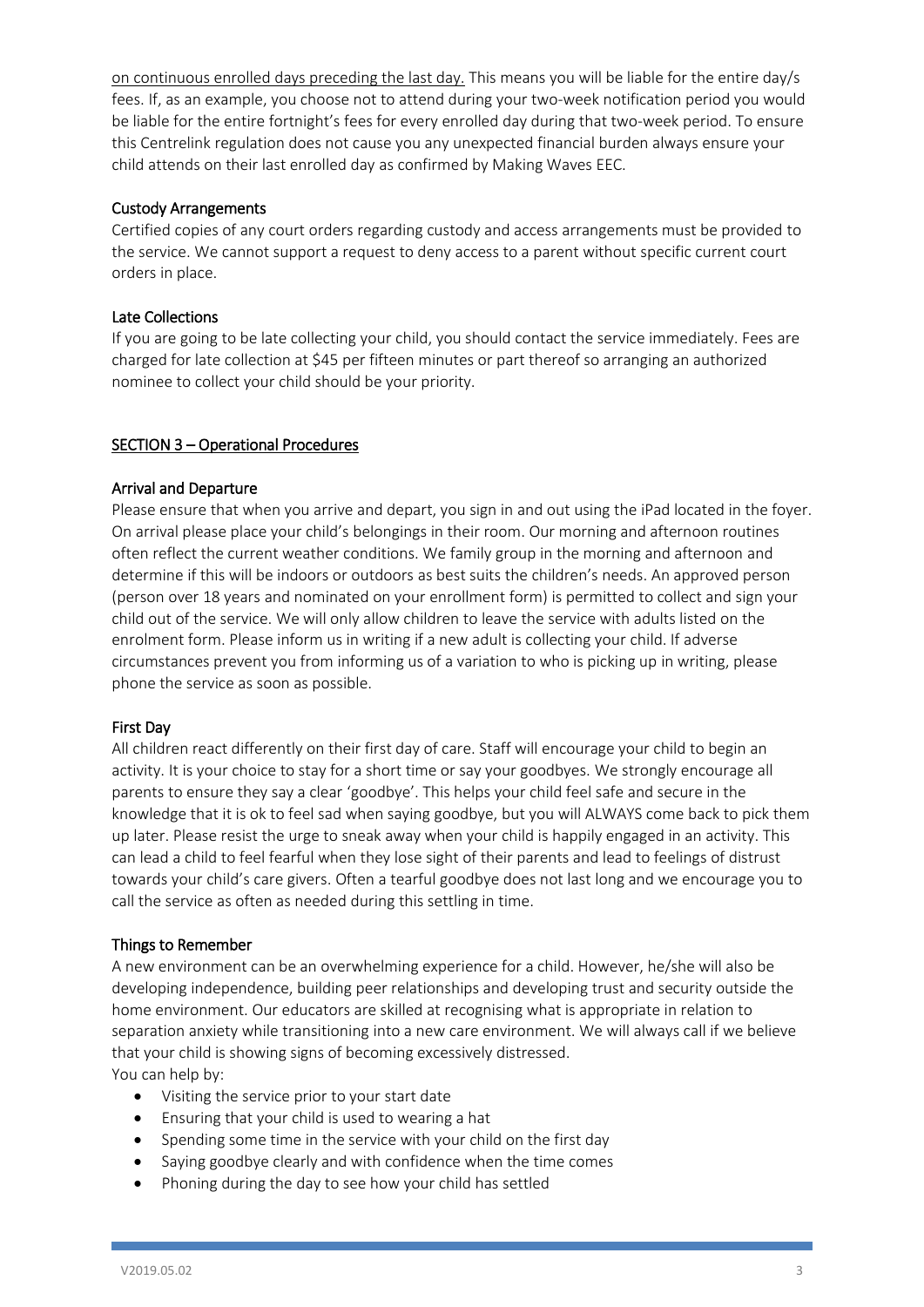## *What to Bring:*

*Remember, we are a 93-place service. Please label every item clearly as it is impossible to keep track of 100's of items every day. Please note that the service is not responsible for lost items that are not* 

## *labeled.*

Bag - Labeled clearly.

Clothes - Spare clothes are needed when the weather becomes cooler or warmer and perhaps for any unexpected mishaps.

Sheets - We ask that families bring in a fitted cot sheet and top sheet. Cot sheets fit our sleep mats for older children and cots.

Bottles - Please ensure that all bottles with formula are pre-mixed. Regulations prevent us from mixing powdered formula onsite. Bottles should be placed in the room fridge on arrival.

Hat - Children must have a hat each day. The only approved style is a bucket hat with a wide brim, please note that caps are not suitable.

Water bottle - A clearly labeled sippy cup or drink bottle that we can top up through the day.

#### *What we provide:*

Wipes - The centre uses high quality, fragrance-free wipes.

Nappies - The center uses high quality nappies in a variety of sizes to fit all children appropriately. Face cloths - The children are wiped down with face cloths after each meal.

Painting Aprons - We cover children with an apron when they are engaging in messy play to protect their clothing where possible.

Milk and water - Children will be given the option of milk at morning tea and will have access to fresh water throughout the day.

Lunch – all meals are homemade and prepared onsite by our cook using government approved nutritional guidelines. We provide Morning Tea, Lunch, Afternoon Tea and a late snack. The menu is posted on Story Park each week.

Sun Protection - We supply 50+ sunscreen which is applied throughout the day and enforce the 'no hat, no outdoor play' rule. Spare hats are always onsite should a child forget their hat from home.

#### What to Wear

Casual play clothes are best. Children can then have the freedom to move and explore. Older children should not have to deal with buckles or belts. Children who are toilet training are asked not to wear overalls or jeans with difficult buttons and to make sure that shorts are one size larger to assist in pulling them up afterward.

#### Sun Smart

We ask that parents apply 50 + sun screen prior to arrival. This ensures that sun screen is effective as it needs to be applied BEFORE sun exposure. Educators will re-apply sun screen throughout the day. If your child is sensitive to sun screen, you can provide your own if it is clearly labeled. In keeping with our Sun Smart policy, children are not permitted to wear sleeveless singlets/ dresses or tee-shirts.

| October - March   | Minimise outdoor un sheltered activity between 11am and 3pm.<br>Sun protection is required at all times.                                                                         |
|-------------------|----------------------------------------------------------------------------------------------------------------------------------------------------------------------------------|
| April – September | Outdoor activity can take place at any time of the day.<br>Sun protection is required between 10am and 2pm (EST) except in<br>June and July when the UV index is mostly below 3. |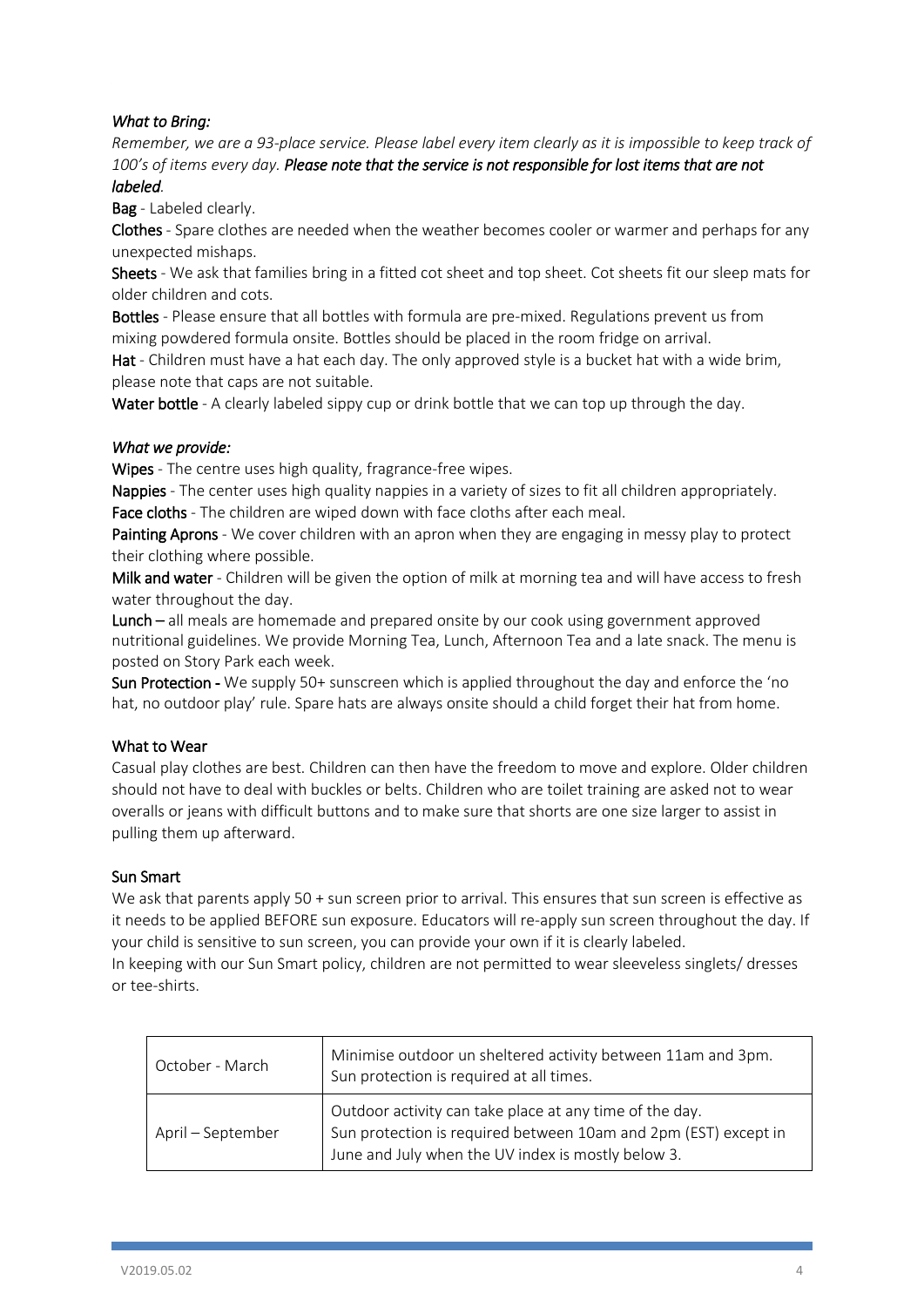## SECTION 4 - Care and Education

## Grouping

The children are grouped according to age. Family grouping occurs in the morning and afternoons and is a wonderful opportunity for siblings to spend time together. It also gives children an opportunity to interact with children of all ages.

## Developmental Records

We regularly observe the children and record their strengths, needs and interests. This information is used to build your child's learning and development profile, record achievements, and document development throughout the year. Part of the enrolment process requires that ALL families complete a comprehensive survey tool called the *Ages and Stages Questionnaire*. This crucial information provided by families offers educators a snapshot of where each individual child is sitting and allows educators to build a very specific and targeted program intended to increase your child's skills and scaffold their learning as individuals.

We use an approved secure online electronic documentation storage program along with educators' diaries and floor books. Families have access to documentation via the app that can be logged into securely with individual password protection.

## Curriculum

Our comprehensive play-based learning program and embedded school readiness program is rated as 'Exceeding' all elements of *Quality Area 1: Educational Program and Practice* in the National Quality Standard (NQS); an achievement that reflects the commitment, skills and knowledge of our team. Informed by current research, the EYLF and NQS, our program fosters each child's holistic development and ensures continuity of care and education throughout your child's educational journey.

Our play-based program supports each child's holistic development and is focused on all aspects of the child's learning and development including social and emotional wellbeing, emotional intelligence, social competence, independence skills and physical capabilities.

## Rest and Sleep

Children requiring sleep will have sleep mats available for sleep or rest time. We encourage all children to have some quiet time during the day. Understandably older children may not need a sleep and quiet activities will be provided.

#### **Birthdays**

Birthdays are an exciting time for children, and we enjoy celebrating with them. We do however feel strongly that all children be given the opportunity to participate. To ensure inclusiveness and implementation of the allergy and anaphylaxis policy, we provide all birthday cakes. The cakes are free of Wheat, Dairy, Egg and Soy Products. The cakes can be ordered via the Birthday Cake letterbox located in the foyer one week prior to the child's Birthday. Please fill in the cake order envelope enclosed with \$16.

#### SECTION 5 - Health and Safety

#### Sick Children

Day Care is not a place for sick children. If a child becomes unwell at the service, the Nominated Supervisor or Responsible Person for the day will assess the child's condition in the following way:

a) Take the child's temperature and if it is higher than 38.5 degrees will refer to the procedures for dealing with a high temperature.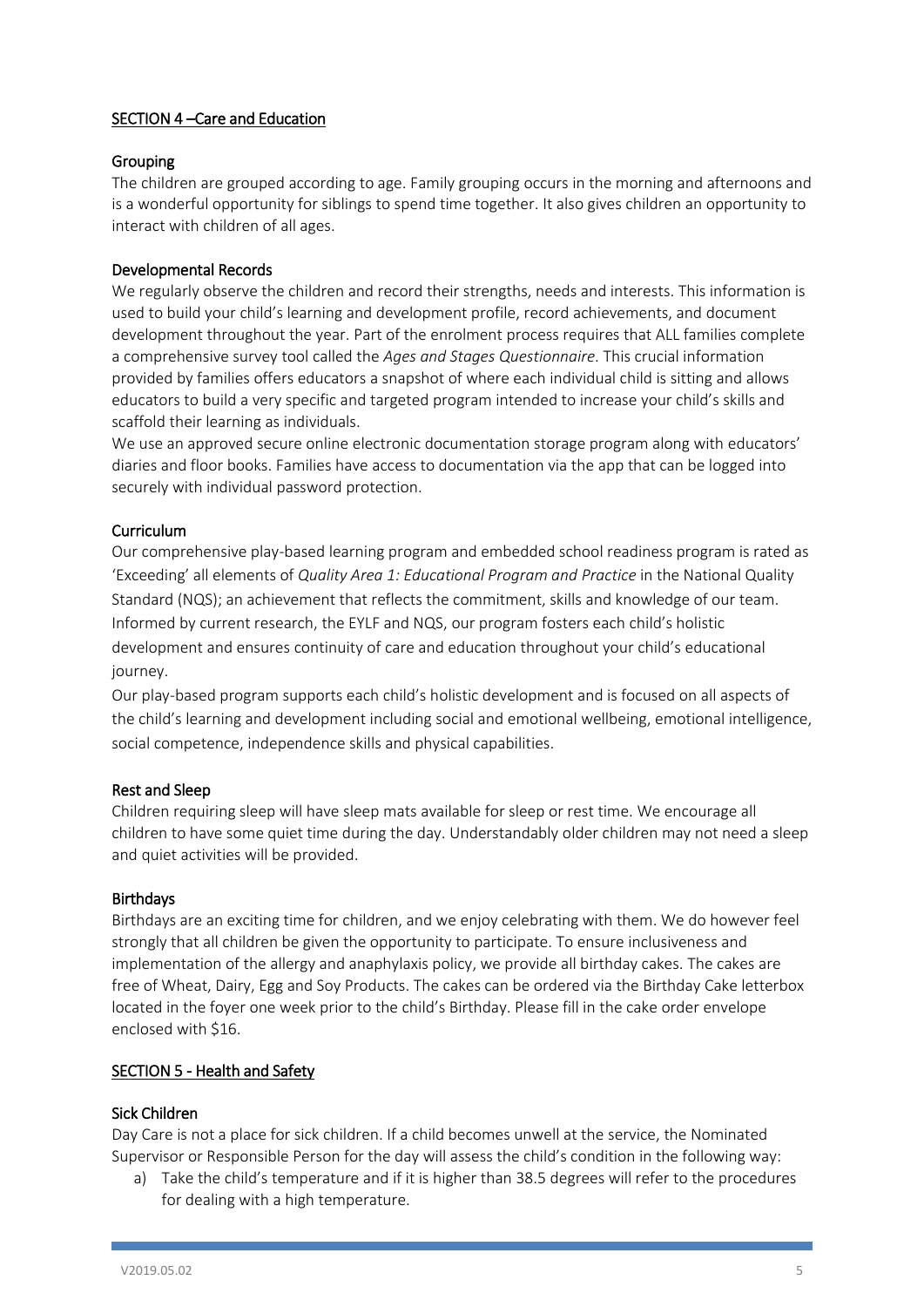- b) Inform the Director of the child's condition
- c) Find a quiet area where the child can rest comfortably and be observed for escalating or further symptoms.
- d) Inform the parent/guardian/emergency contact of the child's condition.

Children can return to the centre when they are well. Children who have vomited or have had diarrhea may return to the centre 24 hours after the last loose bowel motion or episode of vomiting.

If your child has any of the following you should keep your child at home as sick children need to be cared for by parents/guardian.

- Diarrhea
- Persistent cough that interrupts a child's ability to meaningfully participate in the program
- Tonsillitis
- Chicken Pox
- Ear Infection
- Hand, Foot and Mouth
- Parvovirus (Slapped Cheek)
- Vomiting
- Mumps
- Measles
- Untreated Head lice
- Scabies
- Rubella (German Measles)
- Whooping Cough
- Impetigo (School Sores)
- Urinary Tract Infection
- Influenza

#### Medication

Medication will only be administered if it has the official pharmacy label including:

- Your child's name
- The name of the medication
- Specific dosing instructions
- Expiry date

(Please do not bring in Panadol as we have it on site. Children who need regular Panadol to get through the day should not be at the service)

Over the counter and herbal medication will only be administered if accompanied by a practitioner's letter informing us of:

- The name of the medication/supplement
- Specific instructions from the chemist/herbalist/practitioner
- Expiry date

A Medication Form must be filled out when any form of medication is bought into the service.

#### Allergies

Please inform the service if your child has allergies/food intolerances so that appropriate care can be taken when dealing with soap, food items, insect stings or bites.

Severe allergies/anaphylaxis requires an action plan signed by a doctor. It is the parent's responsibility to provide this document to the service.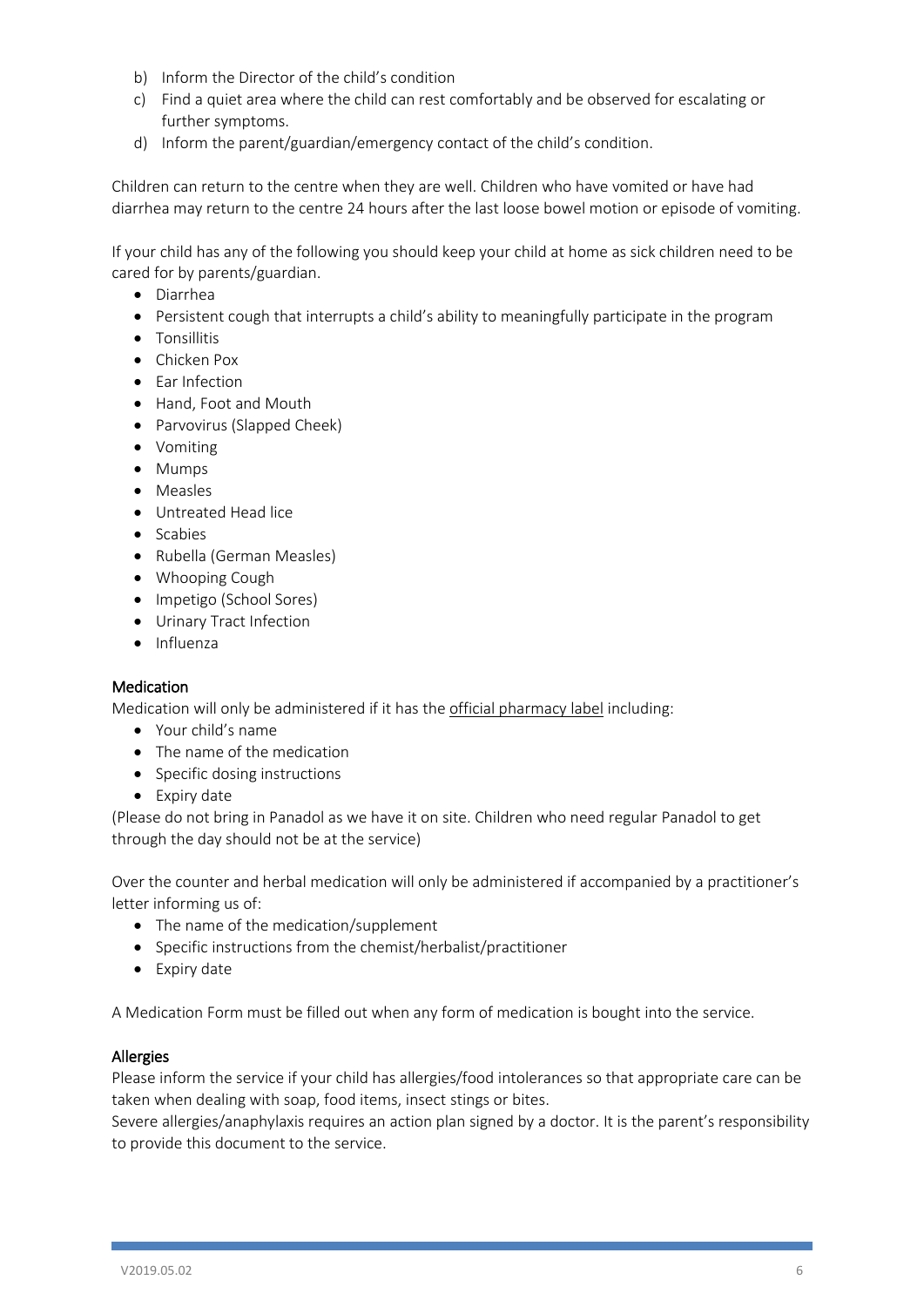## Asthma

If your child suffers from asthma, it is a requirement that the treating doctor provide a current Asthma Action Plan that will be discretely displayed at the service. Children cannot attend the service until an asthma action plan has been submitted. It is the parent's responsibility to inform the service of any changes to the plan.

## Medical Conditions

It is imperative that parents inform us of any medical conditions an enrolled child may have during the enrolment process. This allows us to work with you to provide the best possible environment for your child.

#### Immunisation

Parents must provide a current immunisation record on enrollment. This record will need to be updated as your child grows. While we respect the parent right to choose not to immunize a child, it should be noted that the government has strict regulations surrounding vaccination schedules and will not subsidize childcare payments for unimmunized children. This is not a Making Waves policy and can only be disputed through Centrelink.

We also require updated copies as your child receives his/her immunisations. Children cannot commence care at the service until the current immunisation record/approved conscientious objection form is on file. In accordance with NSW Legislation, in the event of an outbreak for which immunisation is available, all children who have not been immunised will be excluded from care. This is a precautionary measure to prevent cross infection. It should be noted that fees are payable on exclusion.

## Emergency Evacuation

Children and Staff practice emergency evacuation routines throughout the year. Evacuation plans are located at each exit of the building and in each room.

#### Child Protection

Certain professionals, referred to as 'Mandatory Reporters', must make a written report to Child Safety Services if they have suspicions that a child is suspected to be at risk of significant harm. However, Mandatory Reporters should also report a reasonable suspicion that a child is in need of protection caused by any form of abuse or neglect. All staff at Making Waves are Mandatory Reporters and take this obligation to protect children seriously.

Every staff member over the age of 18 has a mandatory 'Working with Children Check.'

## Required Safety Practices

In accordance with Occupational Health and Safety Laws, The National Quality Standard, the current Regulations and Laws (both national and state) we are obliged to provide a safe environment for children, staff and visitors to the service. This includes fitting safety glass, storing chemicals and hazardous products away from children's play spaces, ensuring furniture and equipment meet Australian standards, regularly facilitating fire and emergency drills, minimising trip hazards and providing a safe environment.

We have specific procedures to implement in relation to hand washing, nose blowing, nappy changing and sun-safety to meet regulated standards and ensure your child's safety.

You can actively assist by ensuring all gates and doors are closed, not smoking, never storing medication in your child's bag and holding your child's hand in the car park.

#### SECTION 6 - Parent Involvement

#### Parents as Partners

Parents/caregivers are the most important person in a child's life and we encourage all families to be involved in the service. If you have a musical talent, cooking talent, enjoy gardening or any other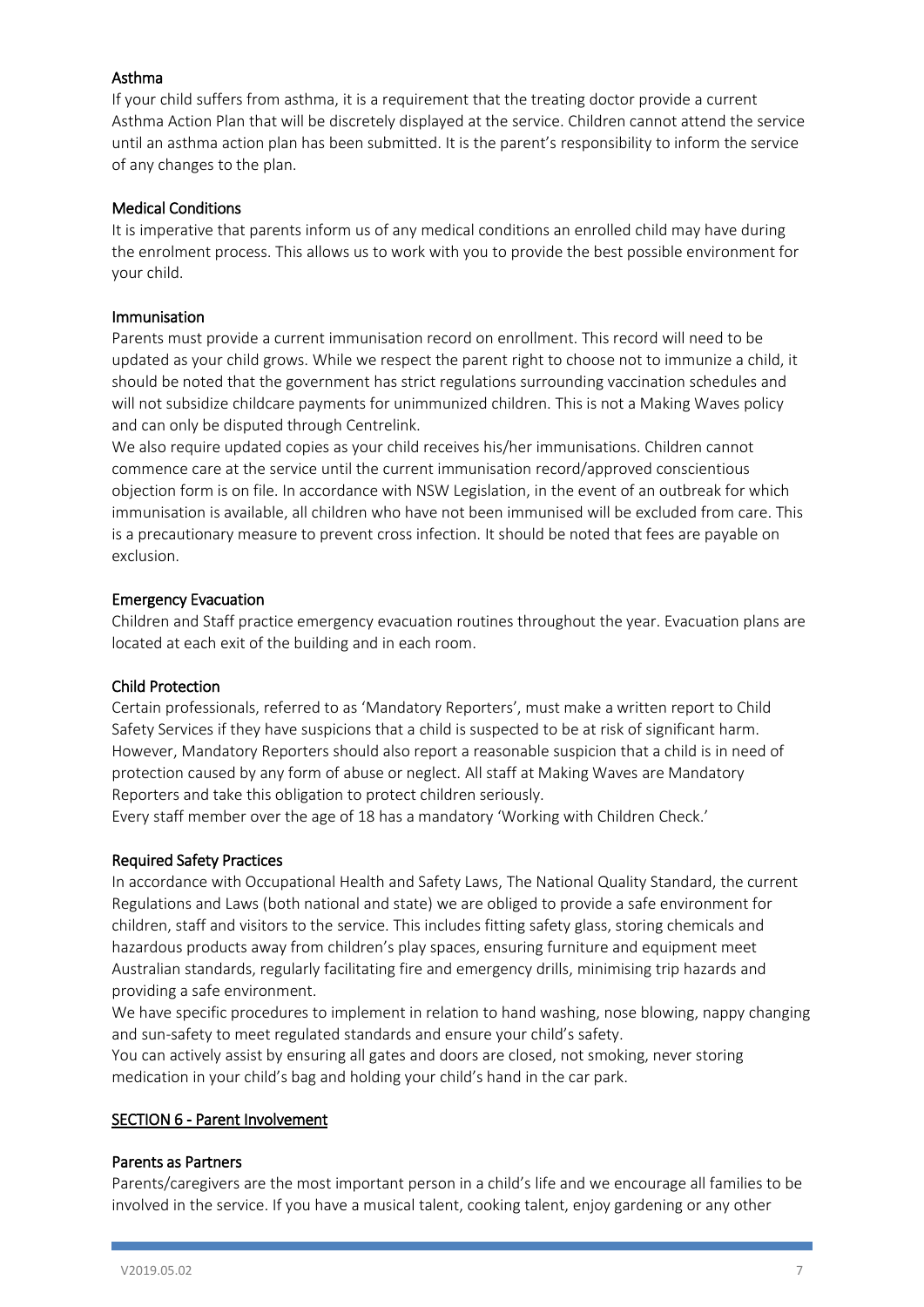hobby we would encourage you to spend some time with the children and be an integral part of our program. We always welcome ideas and input from families and will endeavour to incorporate these into our program.

## Grievances

While we do our best to ensure that families have a positive experience at Making Waves, from time to time a family member or caregiver may have a concern or grievance. At Making Waves we love to hear any and all feedback. We believe that if you are unhappy, the best way to resolve the issue is to bring it to our attention.

We pride ourselves on our ability to critically reflect on our practice and look for areas where we can improve. This is only possible if you approach us. You should know that our Director and Owner are available to chat at any time.

We also have a grievance or complaints box in the foyer for those that wish to remain anonymous.

## SECTION 7 – Policies

## Governance

Our service is legally obliged to meet its legal and financial obligations by implementing appropriate governance practices that support the provision of a high-quality child-care service that meets the objectives and principles of the National Quality Framework, the National Quality Standard and the Early Years Learning Framework. This is reflected in our 'Exceeding National Quality Standard' rating.

## Service Structure

Our service has the following organisational structure. The Approved Provider is: Rosegum ELC PR-40017839 The Owner/Director: Sharon Jobbins The Nominated Supervisor: Sharon Jobbins

The approved provider has a range of responsibilities prescribed in the Education and Care Services National Law and Regulations, including keeping accurate records and retaining them for specified timeframes.

Our approved provider is also responsible for ensuring the financial viability of the service, overseeing control and accountability systems and supporting the Nominated Supervisor/Responsible Person/Certified Supervisors in their roles and providing resources as appropriate for the effective running of the service.

Our Nominated Supervisor is Sharon Jobbins and she is responsible for the day to day management of our service and has a range of responsibilities prescribed in the national law and regulations.

#### Policy Manual

Our policy manual is currently under review. The old policy manual is stored in the administration office and will be referred to while we roll out the new policies. The policies give staff and families guidelines and insight into the procedures we use to maintain a high level of care. We update our policies regularly. Family and staff input is highly valued and will be incorporated through our review process.

#### In Summary

At Making Waves we believe that we have a responsibility to nurture not only our enrolled children, but their families as well. Secure, trusting relationships between children, families and our educators are foundational to children's social and emotional wellbeing.